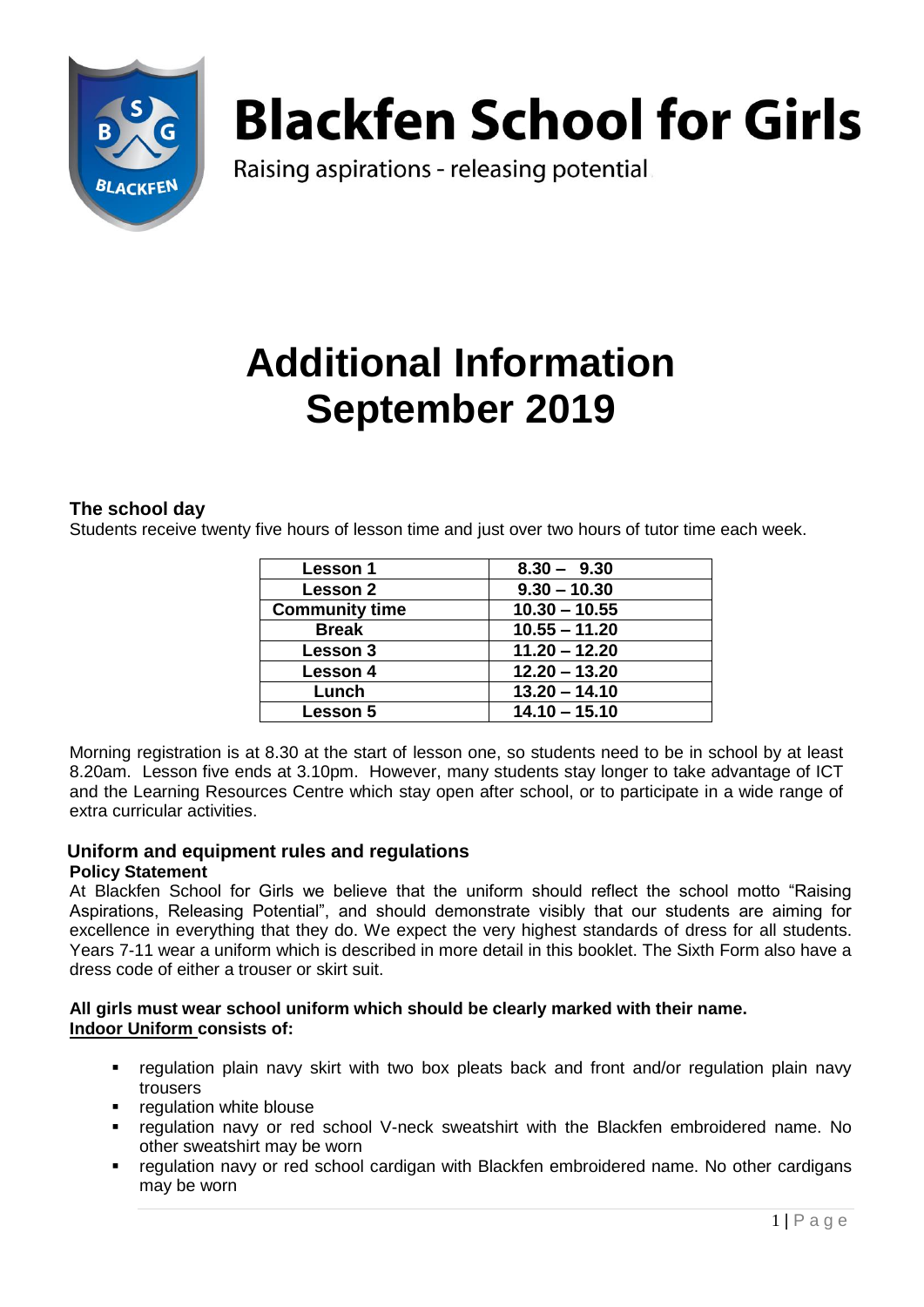- a regulation blazer with school badge and the student's community flash on the central pocket
- socks which may be black, navy or grey. Alternatively tights may be worn and should be navy, black or grey. Leggings of any colour may not be worn. Socks/tights must be worn with shoes.
- shoes which should be: leather or leather-look; black, flat, plain and sensible i.e. no heels above 2 inches, nothing above the ankle bone and no large platforms. No form of Vans or Converse trainers are permitted, even if they are leather. Suede shoes are not permitted. Trainers, boots, canvas style, leisure or backless shoes are not acceptable. No trainers may be worn except for PE. Students will be provided with plain black plimsolls in the event that their footwear is incorrect. Students will not be permitted to wear alternative footwear unless they have an official medical note.

**Outerwear** should consist of a plain navy or black coat, jacket, raincoat, anorak/cagoule, or duffle coat. Coats of other colours or with large logos or brand names are not permitted and may be confiscated. **Denim, fur/ fake fur, leather or suede jackets are not acceptable**. Any hair decoration, including bandanas, must be discrete and in school colours; black, red or navy. All Hijabs must be plain black, red or navy.

No logos, lettering or symbols of any size are allowed on any piece of clothing except the school sweatshirt and trousers.

#### **Physical Education**

All PE Kit is supplied by Macron Sportswear Basic Kit:

- Andromeda shirt
- Nile top
- Mesa shorts
- Rayon Socks
- Campus Gym sack
- Shin pads

**In winter** – jogging bottoms and rain jacket are optional and may be worn for outdoor PE.

#### **Curriculum**

At Blackfen, we are committed to providing a curriculum that meets the needs of all our students. We aim to ensure continuity and progression, focusing on the development of skills and experiences that lead to relevant qualifications.

Exciting, engaging and challenging teaching and learning strategies are at the heart of our learning process. From the start of their school career, students in Year 7 are equipped with resources to approach learning in any subject with confidence, both in school and in their future careers. We offer a unique learning experience of ongoing challenge in a caring environment. Blackfen sets out to challenge students from day one in year 7 to their last exam in year 13.

Staff see themselves as part of the learning community and provide first class experiences for the students through their expertise. There is a shared vision of high expectations and an emphasis on providing learning opportunities that promote resilience and determination leading to a Growth Mindset.

#### **Key Stage 3**

Students follow a broad and balanced curriculum that includes: English, Mathematics, Science, French or Spanish, Religious Studies, PE, Dance & Drama, Technology, Geography, History, Art, Music, Computing, PPE (Politics, Philosophy and Enterprise) and PSHCE.

#### **Key Stage 4**

Students continue to follow a core curriculum working towards GCSEs in English Language, English Literature, Mathematics, Combined Science, Religious Studies or Citizenship and a Core PE curriculum that includes Duke of Edinburgh Bronze Award, Junior Dance or Sports Leadership award. Students choose, in addition, four option subjects in early 2020 from GCSEs in History, Geography, French, Spanish, Triple Science, Statistics, Art & Design (Fine Art), Art & Design (Photography), Drama, Music,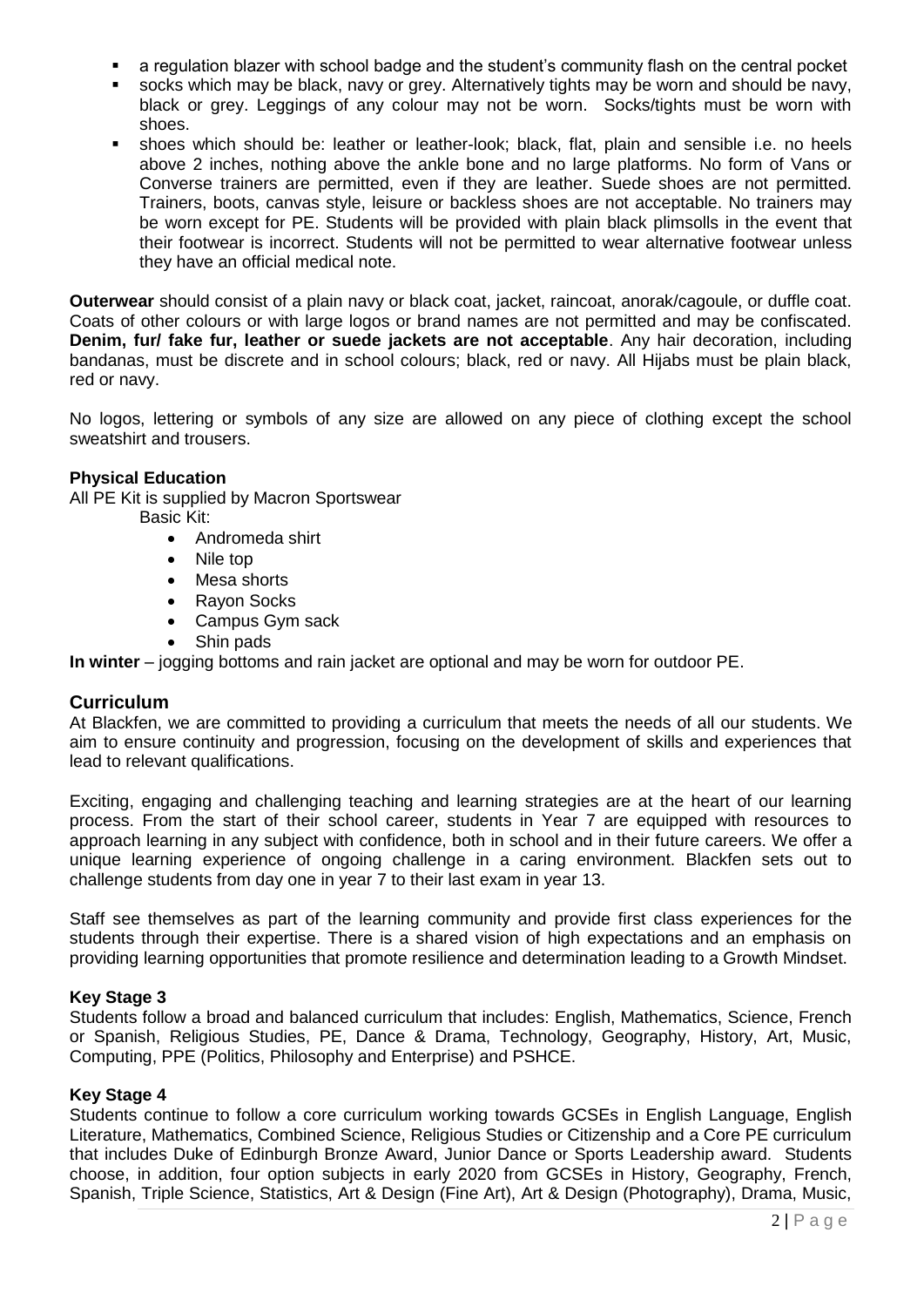Business Studies, Economics, Food Preparation & Nutrition and Design and Technology and from Technical Awards in BTEC Enterprise, BTEC Sport, BTEC Performing Arts (Dance), BTEC Health and Social Care, BTEC Art and Design (Textiles) and Cambridge Nationals in ICT.

#### **Key Stage 5**

Students remain at Blackfen into the Sixth Form where they can study a wide range of courses at A Level and BTEC. We also offer a Level 2 Foundation Programme for students who require an additional year before studying at Level 3. For more information, please visit our website.

#### **Future Careers**

We believe that students should have aspirations and focus on future career pathways and opportunities and that this has a positive impact on achievement.

This means preparing students for future success through qualifications and also by equipping them with skills and experiences for living life to the full.

This starts in Year 8 where one of the Challenge Days focuses on Careers and students spend the day exploring different career paths. The School retains an independent Careers Advisor who works in the School one day a week. Students are actively counselled on choices of courses at Key Stages 4 and 5. All students must stay in education or training until the age of 18 and so during Key Stage 4 they receive full careers education and guidance on pathways into Blackfen's Sixth Form or alternative pathways elsewhere and during Key Stage 5 leading to pathways at university or via Higher apprenticeship schemes.

The School puts on a Careers evening in March of every year, to which all students are invited to meet representatives of local and national employers such as NHS, Accountancy, Law and Legal, as well as from Universities including Oxford & Cambridge and uniformed organisations.

Personal development is supported through a two-week work experience placement at the end of Year 10. All students undertake a work experience preparation day in the summer term. This course not only prepares the students for work experience, but also outlines employer expectations that will be useful for future employment. Students are encouraged to source their own placement or can use the opportunities offered by the school's excellent business links, which they can then add to enrich their curriculum vitae, when applying for further study or employment.

#### **Governance**

Blackfen School is a stand-alone Academy. Although it is not part of a larger chain of schools Blackfen is a founding member of the Penhill Academies Trust along with Sherwood Park School and Hurstmere School. Bexley Grammar School and Chislehurst and Sidcup Grammar School are also members of the Trust. The five schools work closely together as part of an Umbrella Trust. Each school has a separate Governing Body. The role of the Governing Body at Blackfen is to strategically lead the school. The Governing Body works closely with the staff team in both supporting and challenging the work of the school ensuring that the raising aspirations-releasing potential vision of the school is realised.

#### **Special Educational Needs (SEN)**

Students with SEN at Blackfen School for Girls are assisted by a team of Teaching Assistants in class and in the OASIS (Open Access Supporting Inclusive Learning).

Intervention programmes are available for Literacy and Numeracy support and include reading support during community times. Students with Statements are assigned a TA Key Worker, who meets them at community times and completes a weekly evaluation with them.

A lunchtime Club is offered on daily basis and includes dyslexia support, a Circle of Friends, Craft and homework support. Screening for Dyslexia is also available.

'JIGSAW,' is a resourced provision unit providing16 places for young people with visual impairment, physical and/or neurological impairment, medical needs and speech and communication disorders.